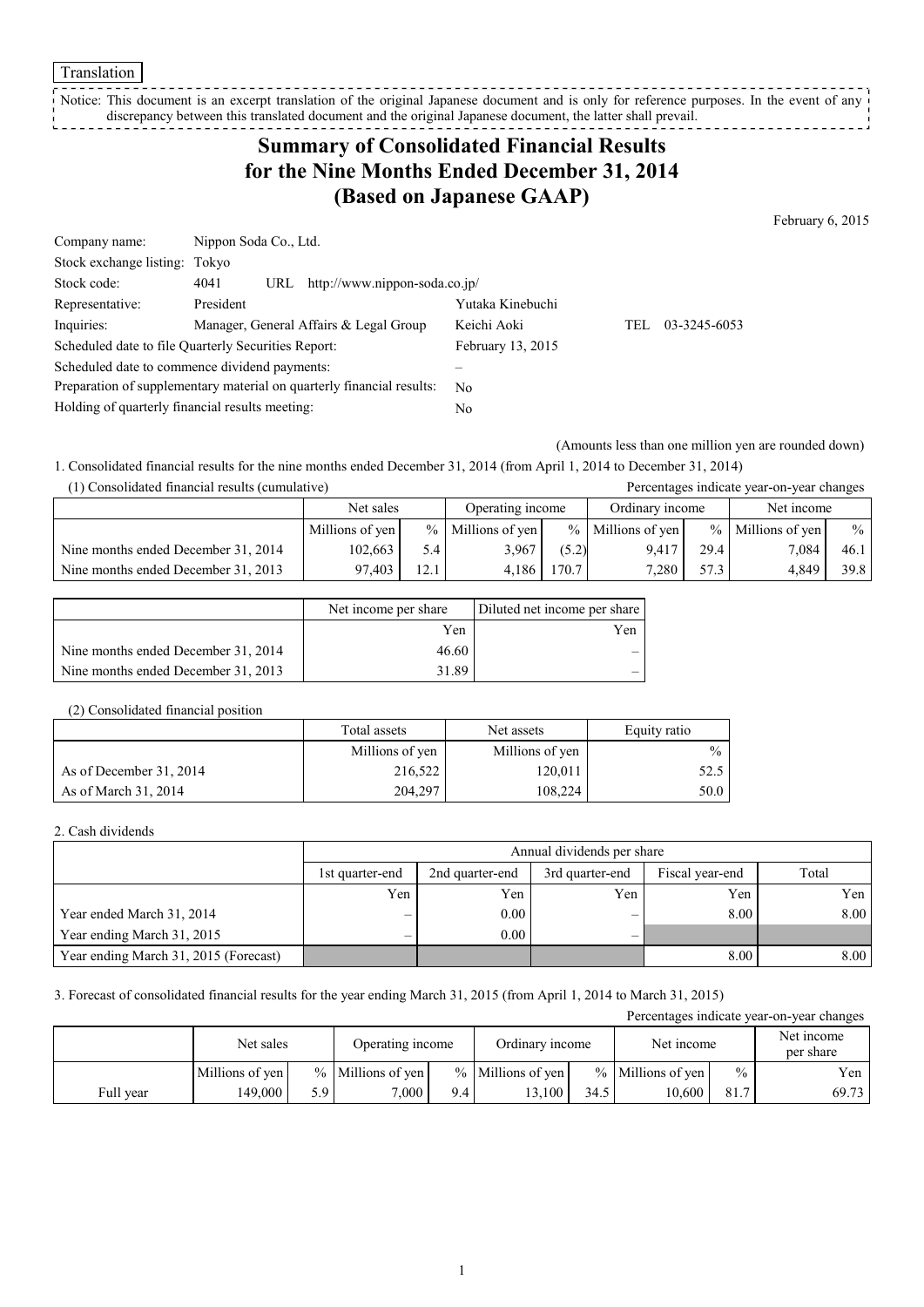| 4. Notes                                                                                                                                                                         |  |                                                        |    |                    |
|----------------------------------------------------------------------------------------------------------------------------------------------------------------------------------|--|--------------------------------------------------------|----|--------------------|
| (1) Changes in significant subsidiaries during the nine months ended December 31, 2014<br>(changes in specified subsidiaries resulting in the change in scope of consolidation): |  |                                                        |    |                    |
| (2) Application of special accounting methods for preparing quarterly consolidated financial statements:                                                                         |  | N <sub>0</sub>                                         |    |                    |
| (3) Changes in accounting policies, changes in accounting estimates, and restatement of prior period financial statements                                                        |  |                                                        |    |                    |
| Changes in accounting policies due to revisions to accounting standards and other regulations:                                                                                   |  |                                                        |    |                    |
| Changes in accounting policies due to other reasons:                                                                                                                             |  |                                                        |    |                    |
| Changes in accounting estimates:                                                                                                                                                 |  |                                                        | No |                    |
| Restatement of prior period financial statements:                                                                                                                                |  |                                                        |    |                    |
| (4) Number of issued shares (common shares)                                                                                                                                      |  |                                                        |    |                    |
| Total number of issued shares at the end of the period (including treasury shares)                                                                                               |  |                                                        |    |                    |
| As of December 31, 2014                                                                                                                                                          |  | 154,317,630 shares   As of March 31, 2014              |    | 154,317,630 shares |
| Number of treasury shares at the end of the period                                                                                                                               |  |                                                        |    |                    |
| As of March 31, 2014<br>As of December 31, 2014<br>2,307,702 shares                                                                                                              |  |                                                        |    | 2,289,384 shares   |
| Average number of shares during the period (cumulative from the beginning of the fiscal year)                                                                                    |  |                                                        |    |                    |
| Nine months ended December 31, 2014                                                                                                                                              |  | 152,023,270 shares Nine months ended December 31, 2013 |    | 152,095,879 shares |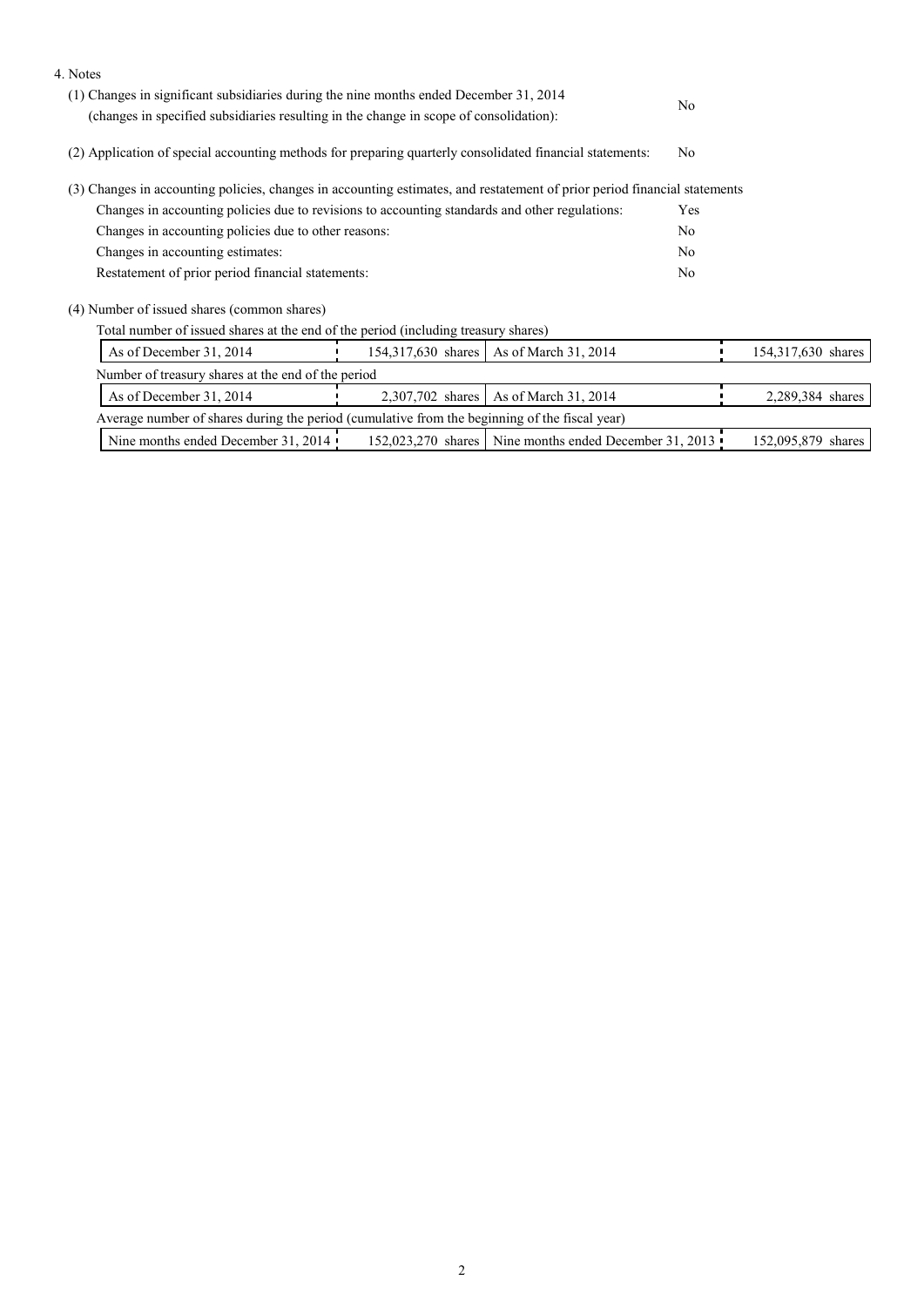# **Quarterly consolidated financial statements**

**Consolidated balance sheets**

|                                        |                      | (Millions of yen)       |
|----------------------------------------|----------------------|-------------------------|
|                                        | As of March 31, 2014 | As of December 31, 2014 |
| Assets                                 |                      |                         |
| Current assets                         |                      |                         |
| Cash and deposits                      | 12,424               | 15,303                  |
| Notes and accounts receivable - trade  | 43,886               | 39,424                  |
| Inventories                            | 27,464               | 32,446                  |
| Deferred tax assets                    | 1,995                | 1,097                   |
| Other                                  | 3,119                | 3,993                   |
| Allowance for doubtful accounts        | (30)                 | (27)                    |
| Total current assets                   | 88,859               | 92,237                  |
| Non-current assets                     |                      |                         |
| Property, plant and equipment          |                      |                         |
| Buildings and structures, net          | 16,985               | 17,408                  |
| Machinery, equipment and vehicles, net | 17,175               | 18,233                  |
| Tools, furniture and fixtures, net     | 1,644                | 1,632                   |
| Land                                   | 15,413               | 15,428                  |
| Leased assets, net                     | 405                  | 329                     |
| Construction in progress               | 3,008                | 2,109                   |
| Total property, plant and equipment    | 54,631               | 55,141                  |
| Intangible assets                      |                      |                         |
| Goodwill                               | 1,407                | 1,231                   |
| Other                                  | 1,421                | 1,236                   |
| Total intangible assets                | 2,828                | 2,468                   |
| Investments and other assets           |                      |                         |
| Investment securities                  | 47,050               | 56,370                  |
| Net defined benefit asset              | 5,304                | 4,375                   |
| Deferred tax assets                    | 3,163                | 3,111                   |
| Other                                  | 2,514                | 2,870                   |
| Allowance for doubtful accounts        | (56)                 | (52)                    |
| Total investments and other assets     | 57,976               | 66,675                  |
| Total non-current assets               | 115,437              | 124,285                 |
| Total assets                           | 204,297              | 216,522                 |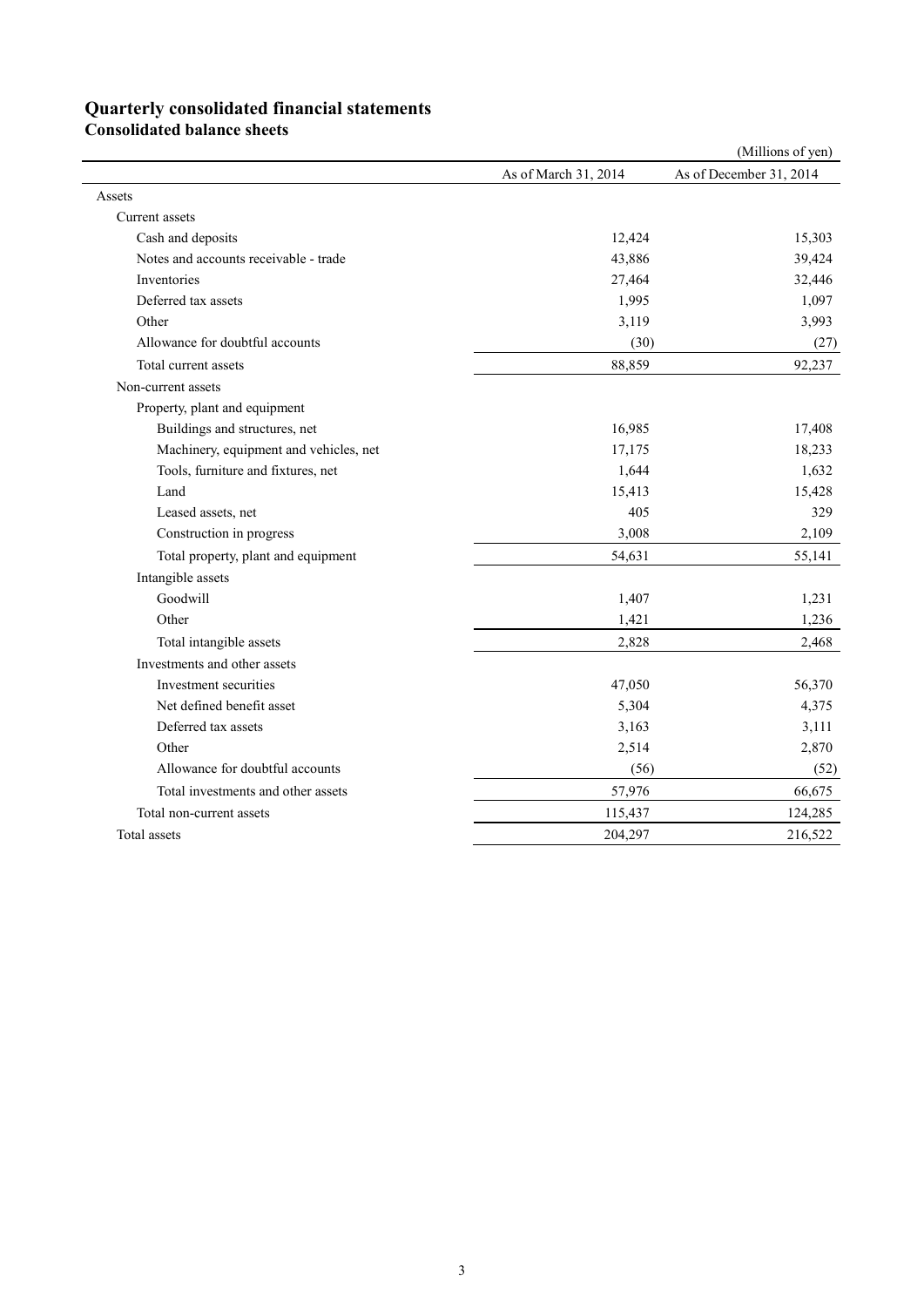|                                                       |                      | (Millions of yen)       |
|-------------------------------------------------------|----------------------|-------------------------|
|                                                       | As of March 31, 2014 | As of December 31, 2014 |
| Liabilities                                           |                      |                         |
| Current liabilities                                   |                      |                         |
| Notes and accounts payable - trade                    | 22,757               | 24,207                  |
| Short-term loans payable                              | 32,259               | 33,233                  |
| Income taxes payable                                  | 1,914                | 209                     |
| Provision for bonuses                                 | 3,728                | 896                     |
| Other                                                 | 8,058                | 9,437                   |
| Total current liabilities                             | 68,718               | 67,982                  |
| Non-current liabilities                               |                      |                         |
| Long-term loans payable                               | 17,701               | 17,931                  |
| Deferred tax liabilities                              | 3,023                | 4,263                   |
| Net defined benefit liability                         | 2,883                | 2,911                   |
| Other                                                 | 3,745                | 3,421                   |
| Total non-current liabilities                         | 27,353               | 28,528                  |
| <b>Total liabilities</b>                              | 96,072               | 96,511                  |
| Net assets                                            |                      |                         |
| Shareholders' equity                                  |                      |                         |
| Capital stock                                         | 29,166               | 29,166                  |
| Capital surplus                                       | 26,095               | 26,095                  |
| Retained earnings                                     | 44,174               | 48,930                  |
| Treasury shares                                       | (644)                | (656)                   |
| Total shareholders' equity                            | 98,792               | 103,535                 |
| Accumulated other comprehensive income                |                      |                         |
| Valuation difference on available-for-sale securities | 2,919                | 5,587                   |
| Deferred gains or losses on hedges                    | (112)                | (23)                    |
| Foreign currency translation adjustment               | 2,067                | 5,887                   |
| Remeasurements of defined benefit plans               | (1, 441)             | (1,241)                 |
| Total accumulated other comprehensive income          | 3,433                | 10,210                  |
| Minority interests                                    | 5,999                | 6,265                   |
| Total net assets                                      | 108,224              | 120,011                 |
| Total liabilities and net assets                      | 204,297              | 216,522                 |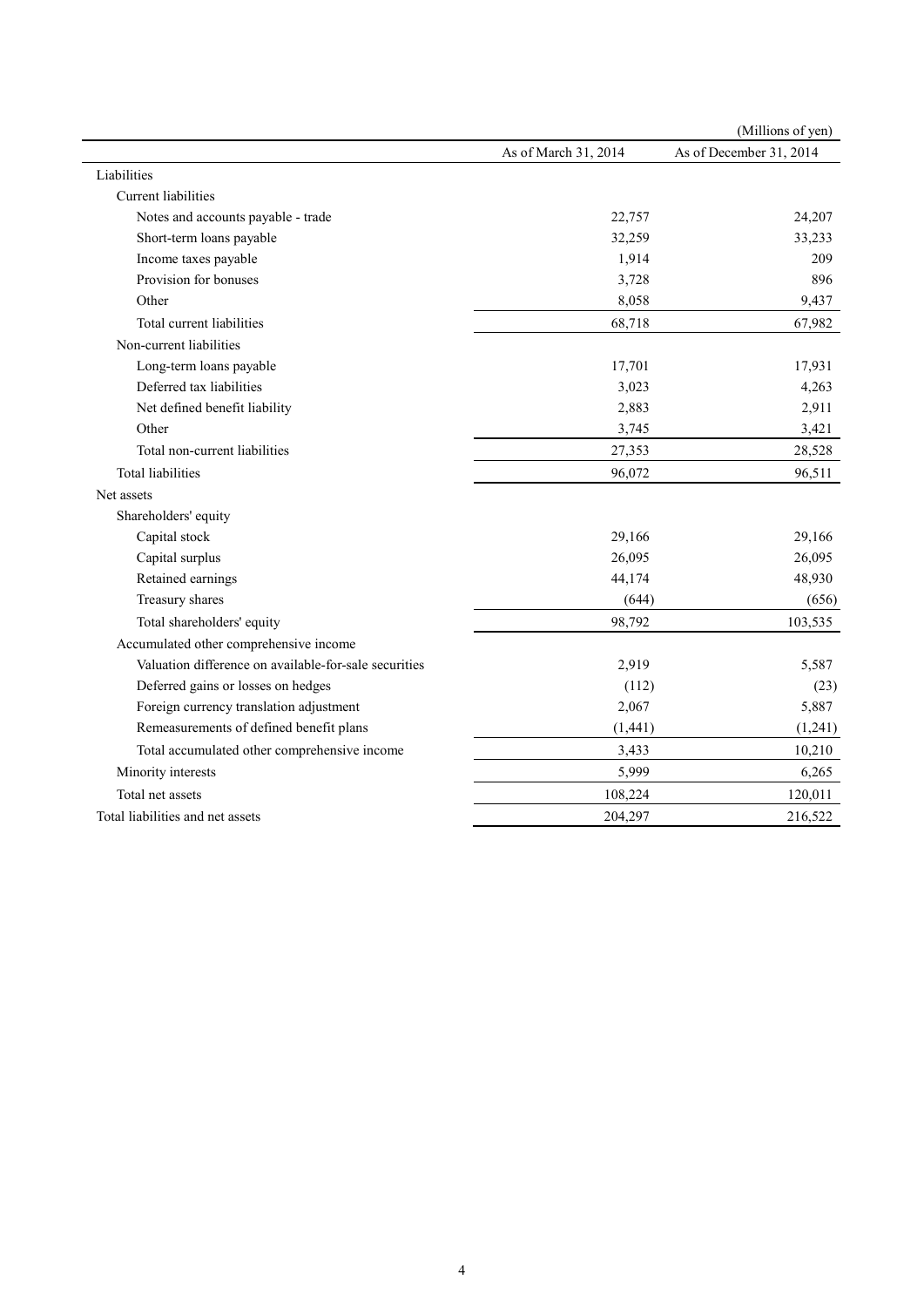### **Consolidated statements of income (cumulative) and consolidated statements of comprehensive income (cumulative)**

**Consolidated statements of income (cumulative)**

|                                                               |                          | (Millions of yen) |
|---------------------------------------------------------------|--------------------------|-------------------|
|                                                               | Nine months ended        | Nine months ended |
|                                                               | December 31, 2013        | December 31, 2014 |
| Net sales                                                     | 97,403                   | 102,663           |
| Cost of sales                                                 | 73,290                   | 78,494            |
| Gross profit                                                  | 24,113                   | 24,169            |
| Selling, general and administrative expenses                  | 19,927                   | 20,201            |
| Operating income                                              | 4,186                    | 3,967             |
| Non-operating income                                          |                          |                   |
| Interest income                                               | $\tau$                   | $\overline{4}$    |
| Dividend income                                               | 369                      | 454               |
| Share of profit of entities accounted for using equity method | 1,919                    | 3,987             |
| Other                                                         | 1,515                    | 2,016             |
| Total non-operating income                                    | 3,811                    | 6,462             |
| Non-operating expenses                                        |                          |                   |
| Interest expenses                                             | 439                      | 424               |
| Other                                                         | 278                      | 587               |
| Total non-operating expenses                                  | 718                      | 1,012             |
| Ordinary income                                               | 7,280                    | 9,417             |
| Extraordinary income                                          |                          |                   |
| Gain on sales of non-current assets                           |                          | 23                |
| Other                                                         |                          | $\overline{4}$    |
| Total extraordinary income                                    | $\overline{\phantom{0}}$ | 28                |
| <b>Extraordinary</b> losses                                   |                          |                   |
| Loss on abandonment of non-current assets                     | 139                      | 157               |
| Other                                                         | 3                        | 3                 |
| Total extraordinary losses                                    | 143                      | 160               |
| Income before income taxes and minority interests             | 7,136                    | 9,284             |
| Income taxes - current                                        | 1,070                    | 741               |
| Income taxes - deferred                                       | 1,032                    | 1,246             |
| Total income taxes                                            | 2,103                    | 1,987             |
| Income before minority interests                              | 5,032                    | 7,297             |
| Minority interests in income                                  | 182                      | 212               |
| Net income                                                    | 4,849                    | 7,084             |
|                                                               |                          |                   |